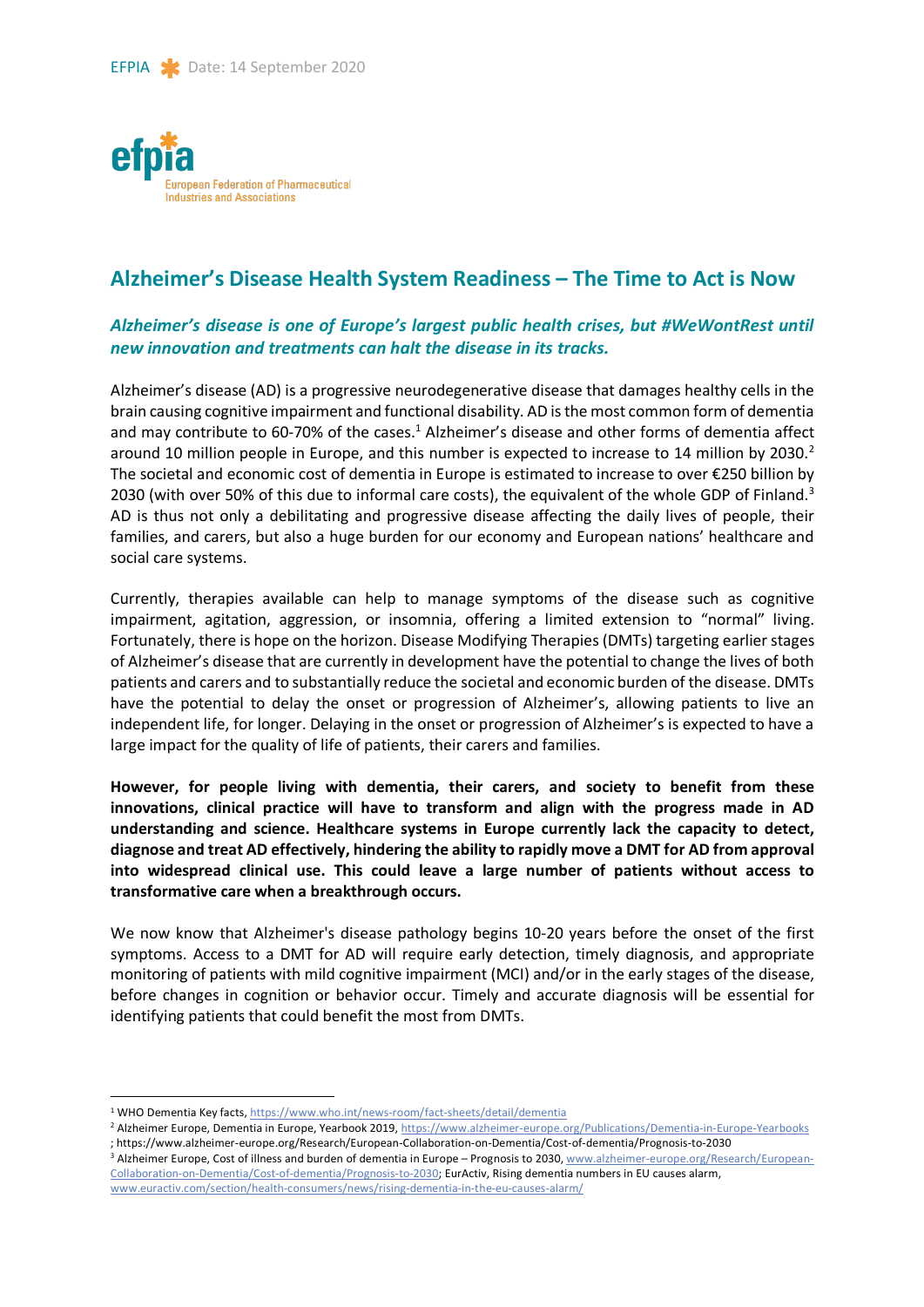

If people cannot be diagnosed and treated in time, their cognitive abilities will continue to decline, potentially leading to dementia and rendering innovative treatments ineffective. The COVID-19 pandemic showed us the need to take steps to prepare for future public health crises to avoid devastating effects for patients and healthcare systems alike. As AD poses to be one of Europe's most significant public health crises, we need to act now as over 1 million patients living with early stages of Alzheimer's will develop dementia between 2020 and 2050 while waiting for treatment.4

## *The Alzheimer's disease continuum<sup>5</sup>*

AD progresses along a continuum from preclinical disease characterized by normal cognition and abnormal brain biomarkers to mild cognitive impairment and then clinically apparent dementia. The current research efforts are focused on the early stages of disease, where it is believed that there will be the best chance at slowing or preventing the progression of the disease. This requires that the health care system is able to detect and diagnose as early as possible.



## **Detection**

AD is characterized by the accumulation of toxic amyloid beta plaques in the brain and its downstream effects, including the aggregation of tau protein, potentially leading to neuronal loss. Research has shown that this abnormal accumulation of toxic amyloid beta is present in the brain decades before symptom onset and its detection indicates a higher risk of developing Alzheimer's disease.<sup>6</sup>

MCI due to AD is one of the earliest stages of the disease when symptoms start to become more visible and can be detected. Currently, detection of MCI due to AD is a challenge. Research suggests some patients are not aware of their underlying status and feel the social stigma of an AD diagnosis; and many general practitioners lack the knowledge in identifying early symptoms of AD, which may be difficult to differentiate from other conditions (i.e. stroke).<sup>7</sup> Recent innovations in digital technology and artificial intelligence tools provide novel ways to assess cognitive functions and help healthcare professionals to objectively detect AD prior to the onset of symptoms.

 <sup>4</sup> RAND, Assessing the preparedness of the health care system infrastructure in six European countries for an Alzheimer's treatment, https://www.rand.org/pubs/research\_reports/RR2503.html

<sup>5</sup> Alzheimer's Association, 2020 Alzheimer's disease facts and figures. *Alzheimers Dement*. 2020;16(3):391-460.

<sup>6</sup> Livingston et al. (2017), Dementia, prevention, intervention, and care. The Lancet, Vol. 390, Issue 10113, pp. 2673-2734. Accessible at: https://doi.org/10.1016/S0140-6736(17)31363-6

<sup>7</sup> D Wilkinson et al (2004), The Role of General Practitioners in the Diagnosis and Treatment of Alzheimer's Disease: A Multinational Survey. Int Med Res. Mar-Apr 2004;32(2):149-59. doi: 10.1177/147323000403200207.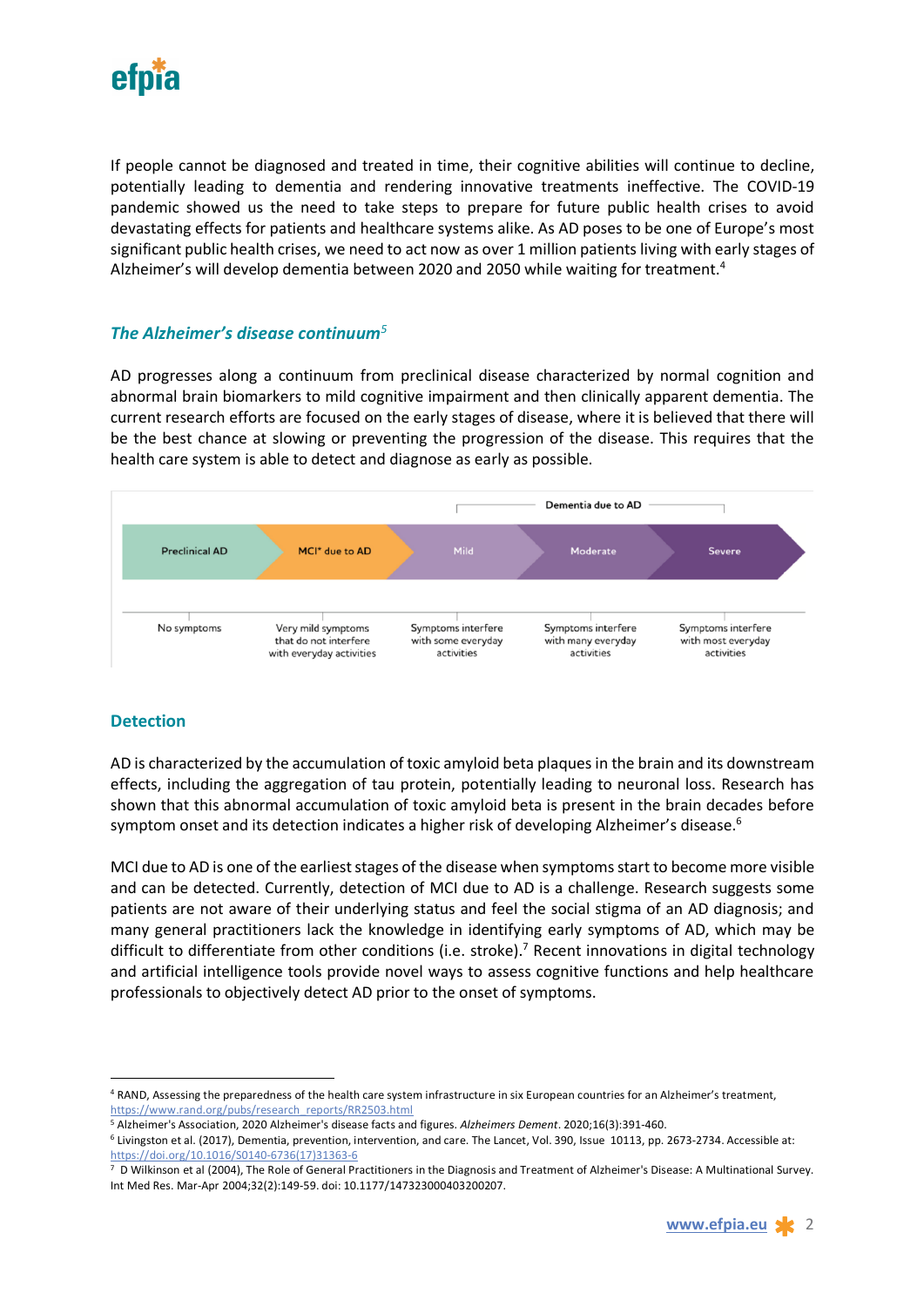

In the European Union, it is estimated that approximately 20 million individuals over age 55 have MCI, $8$ although most people have not been tested for disease pathology, as there is currently no treatment option. Thus, when a therapy first becomes available, there would be a substantial number of MCI cases that would require detection. Timely detection can also help to delay the need for the high levels of care associated with severe Alzheimer's disease, which is estimated to cost healthcare systems approximately  $E$ 20 billion annually across the EU.<sup>9</sup>

### **Recommendations to EU Member States:**

- Raise awareness of early symptoms of Alzheimer's disease among the general public.
- Support better access to expertise through new care pathways that would support general practitioners (or primary care providers) to identify MCI symptoms early on, use cognitive assessments and refer most at-risk patients to dementia specialists for further clinical evaluation.
- Increase the number of physicians and other healthcare professionals who are trained and able to perform cognitive assessments and increase general dementia training time for all healthcare professionals.
- Leverage digital tools that can provide quantifiable indicators and biomarkers of patients' cognitive functions.
- In line with the recommendations of the Models of Patient Engagement for Alzheimer's Disease (MOPEAD), implement targeted screening of populations at risk to ensure Alzheimer's early detection and access to treatment.<sup>10</sup>
- Ensure access to post-diagnostic support for people with dementia and their carers

## **Diagnosis**

The current AD diagnostic pathway requires a comprehensive medical assessment using a variety of examinations and tests that aim to rule out all possible causes of dementia-like symptoms, including: thorough medical history, physical and neurological exams, mental status and mood testing (including cognitive testing). If the evaluation confirms MCI and does not find an alternative explanation for it, individuals would then be referred to testing for biomarkers.

Confirmatory biomarker testing is necessary for an accurate AD diagnosis. At the moment, this can be done either via a lumbar puncture (Cerebrospinal Fluid - CSF) or through neuroimaging (amyloid PET scan). However, such tests are not currently widely used in clinical practice. Lumbar Punctures are well accepted for diagnostic purposes by neurologists in Europe but not fully available outside specialist centres or among other dementia-specialists. $11$  There are also some barriers related to the reimbursement of lumbar punctures and CSF/amyloid beta testing across Europe. PET scans are generally considered expensive, there is limited PET capacity and they are not easy to scale-up. Blood

<sup>9</sup> EFPIA Alzheimer's Disease Platform: https://www.efpia.eu/we-wont-rest/innovation/alzheimer-s-disease/

<sup>8</sup> RAND, Assessing the preparedness of the healthcare system infrastructure in six European countries for an Alzheimer's treatment, https://www.rand.org/pubs/research\_reports/RR2503.html

<sup>&</sup>lt;sup>10</sup> For instance, screening mammography is the most common and widely practiced breast cancer screening tool worldwide. Early detection of breast cancer has helped decrease morbidity, as the cancer is treated by less toxic therapy, increased 5 year survival rates for all type of breast cancer and reduced mortality rates overall (3% among women aged 40–49 years, 8% in women aged 50–59 years, 21% among women aged 60–69 years, and 13% in women aged 70–74 years). *Breast cancer screening programs: Review of merits, demerits, and recent recommendations practiced across the world, Tajammal Abbas Shah and Shaista Salman Guray, Journal of Microscopy and Ultrastructure, Volume 5, Issue 2, June 2017, Pages 59-69*.

<sup>&</sup>lt;sup>11</sup> Current Approaches and Clinician Attitudes to the Use of Cerebrospinal Fluid Biomarkers in Diagnostic Evaluation of Dementia in Europe, available at https://pubmed.ncbi.nlm.nih.gov/28826189/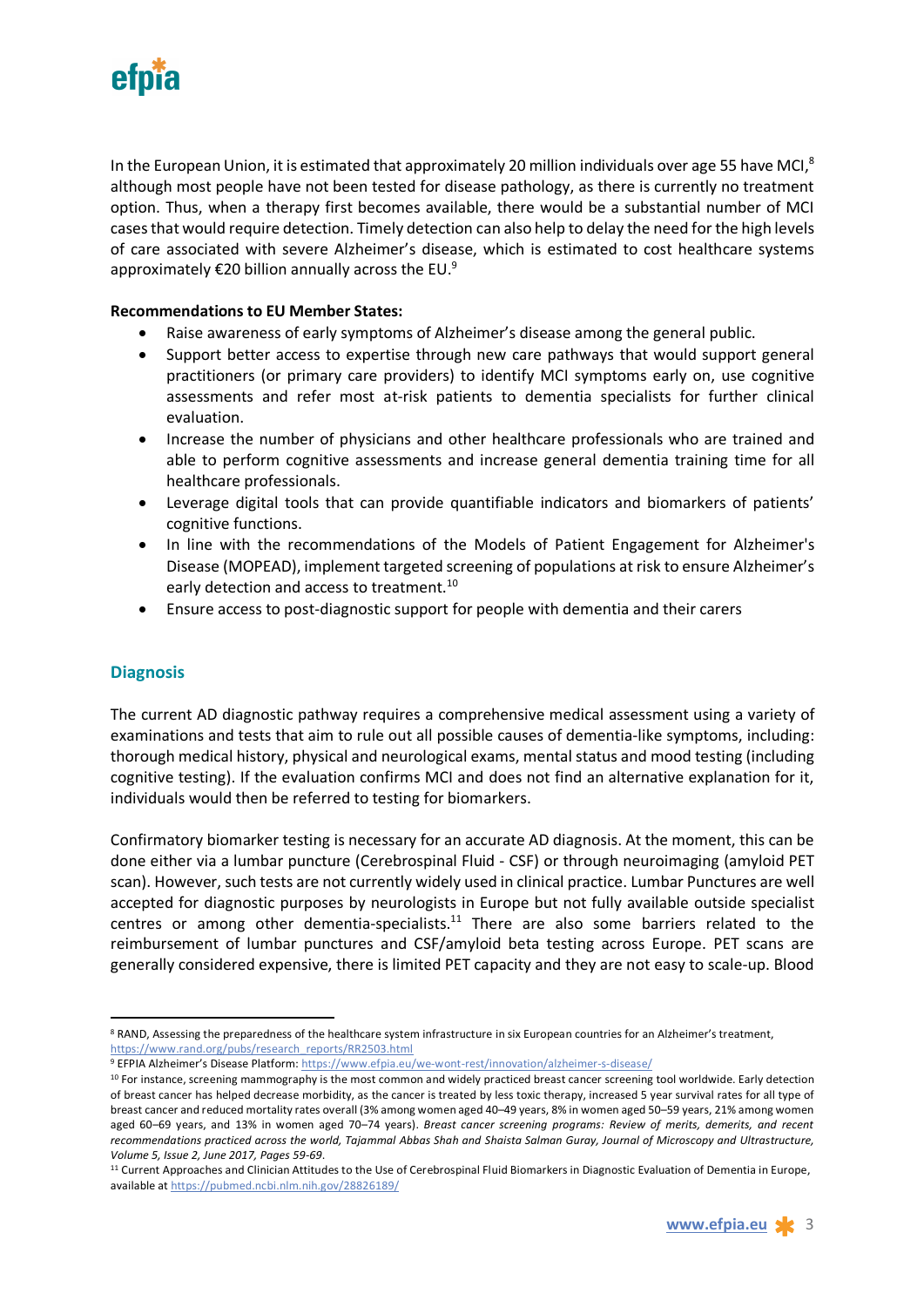

based biomarkers that could also be used for confirmatory diagnosis are currently in development and may be available in the near future, thus helping to make AD confirmatory diagnosis easier.

Other existing barriers to timely diagnosis include a lack of confidence regarding diagnostic procedures, lack of time by the healthcare provider, and for some countries, there is insufficient reimbursement, as well as the attitude of healthcare professionals towards the usefulness of available pharmacological and non-pharmacological treatment options.<sup>12</sup> Another major constraint is represented by the lack of specialists to assess and diagnose AD patients with MCI or in the early stage of dementia.

As a result, there are currently significant delays in diagnosing AD. Research shows that 50% of patients with any form of dementia are not formally diagnosed.<sup>13</sup> Almost 62% of healthcare providers worldwide think that dementia is part of normal ageing.<sup>14</sup>

#### **Recommendations to EU Member States:**

- Integrate diagnostic tests used to confirm amyloid positivity, including PET scans and CSF, within the clinical pathway, and support their reimbursement.
- Support the development of alternative, lower-cost options for routine tests in primary care settings such as amyloid testing by blood-based biomarker and other clinical diagnosis tools that could facilitate differential diagnosis and triaging in primary care settings.<sup>15</sup>

## **AD Interventions and Treatment**

Access to an early AD diagnosis provides patients and their carers with the possibility to access available interventions earlier (i.e. non-pharmacological interventions, pharmacological clinical trials, counselling, and life-planning). In the near future when DMTs are available, an early clinical diagnosis will facilitate early treatment, which can maximise the cost-effectiveness of the intervention and increase the benefit to someone living with AD and their carers.

The co-location of memory clinics with general hospitals or inpatient psychiatric facilities can provide access to the necessary procedural skills and infrastructure needed. Memory clinics will also need to be established to handle routine cases in the same community, with specialist centres handling complex cases and research.

Some future DMTs are expected to be administered intravenously. Thus, the capacity of the healthcare system to deliver infusions will be a key factor to allow access to treatment. Currently, infusion capacity seems to be insufficient to address AD future demands in a number of European countries.<sup>16</sup> Similar challenges were addressed for immunomodulating antibodies for inflammatory diseases in the late 1990s, and, more recently, the introduction of biologic therapies for multiple cancers, rheumatoid arthritis, and other conditions, such as multiple sclerosis, have required expansion of infusion

<sup>&</sup>lt;sup>12</sup> The MOPEAD project: Advancing patient engagement for the detection of "hidden" undiagnosed cases of Alzheimer's disease in the community https://17215c60-696c-4eb6-9adb-50cde843a50f.filesusr.com/ugd/e8882a\_acac8530e4e445fdbdc7e85dc70712d7.pdf 13 Rates of formal diagnosis of dementia in primary care: The effect of screening. Relkin N. Screening and early diagnosis of dementia. Am J

Manag Care. 2000;6(22 Suppl):S1111–S1118. Eichler T., Thyrian J., Hertel J., Köhler L., Wucherer D., Dreier A. Rates of formal diagnosis in

people screened positive for dementia in primary care: Results of the DelpHi-trial. J Alzheimers Dis. 2014;42:451-458.<br><sup>14</sup> World Alzheimer Report 2019: Attitudes to dementia, available at https://www.alz.co.uk/research/Wo <sup>15</sup> Palmqvist et al., 2019

<sup>16</sup> RAND, Assessing the preparedness of the healthcare system infrastructure in six European countries for an Alzheimer's treatment, https://www.rand.org/pubs/research\_reports/RR2503.html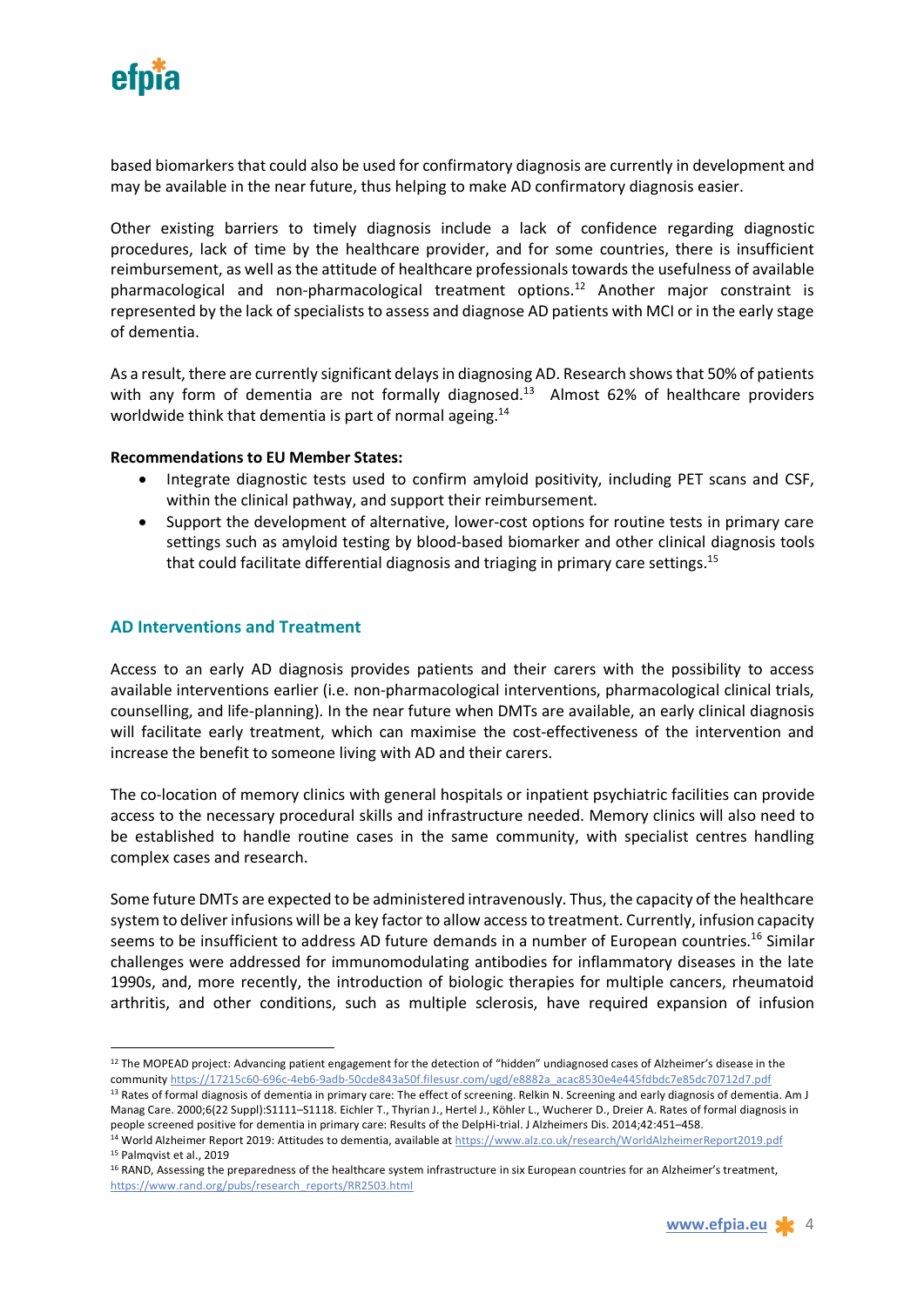

capacity.<sup>17</sup> Infusion capacity was expanded through the increased use of private infusion networks, home infusion and increased delivery within multidisciplinary primary care settings.

### **Recommendations to EU Member States:**

- Strengthen infusion capacity in both primary care setting and via home infusion services.
- Increase the use of memory clinics. Follow the examples of Canada, Norway or the UK that demonstrate how to approach multidisciplinary care in AD.18
- Support a shift from care to active treatment, increasing the use of large multi-specialty practices.19
- Create new care pathways to recruit and train AD specialists, including neurologists, to meet the increased need for AD diagnosis.

## **Monitoring**

Office visits and imaging will likely be required to monitor treatment effectiveness and safety as part of a DMT's label and guidelines. While some countries in Europe will have sufficient Magnetic Resonance Imaging (MRI) capacity, there may be challenges in accessing an MRI in others. The need for follow-up visits will also compound any capacity constraints within specialist care, particularly due to the numbers of patients who would remain in a prolonged MCI state and the lack of experience and tools to monitor treatment effectiveness and detecting adverse effects by primary care providers.

#### **Recommendations to EU Member States:**

- Increase the use of primary care-led memory clinics and multidisciplinary care centres to monitor AD treatment and provide follow-up care.
- Support increases in MRI capacity in countries where it is needed.
- Increase training and education for primary care providers to support them in taking a greater role in monitoring treatment effect and detecting and addressing adverse events, like Amyloidrelated imaging abnormalities (ARIA).

<sup>17</sup> Tralongo et al., 2011

<sup>&</sup>lt;sup>18</sup> Canada (Lee et al., 2014), Norway (Engedal, Guasdal, Gjora, and Haugen, 2012) and the UK (Greaves et al., 2015).

<sup>19</sup> Russell-Babin and Wurmser, 2016.